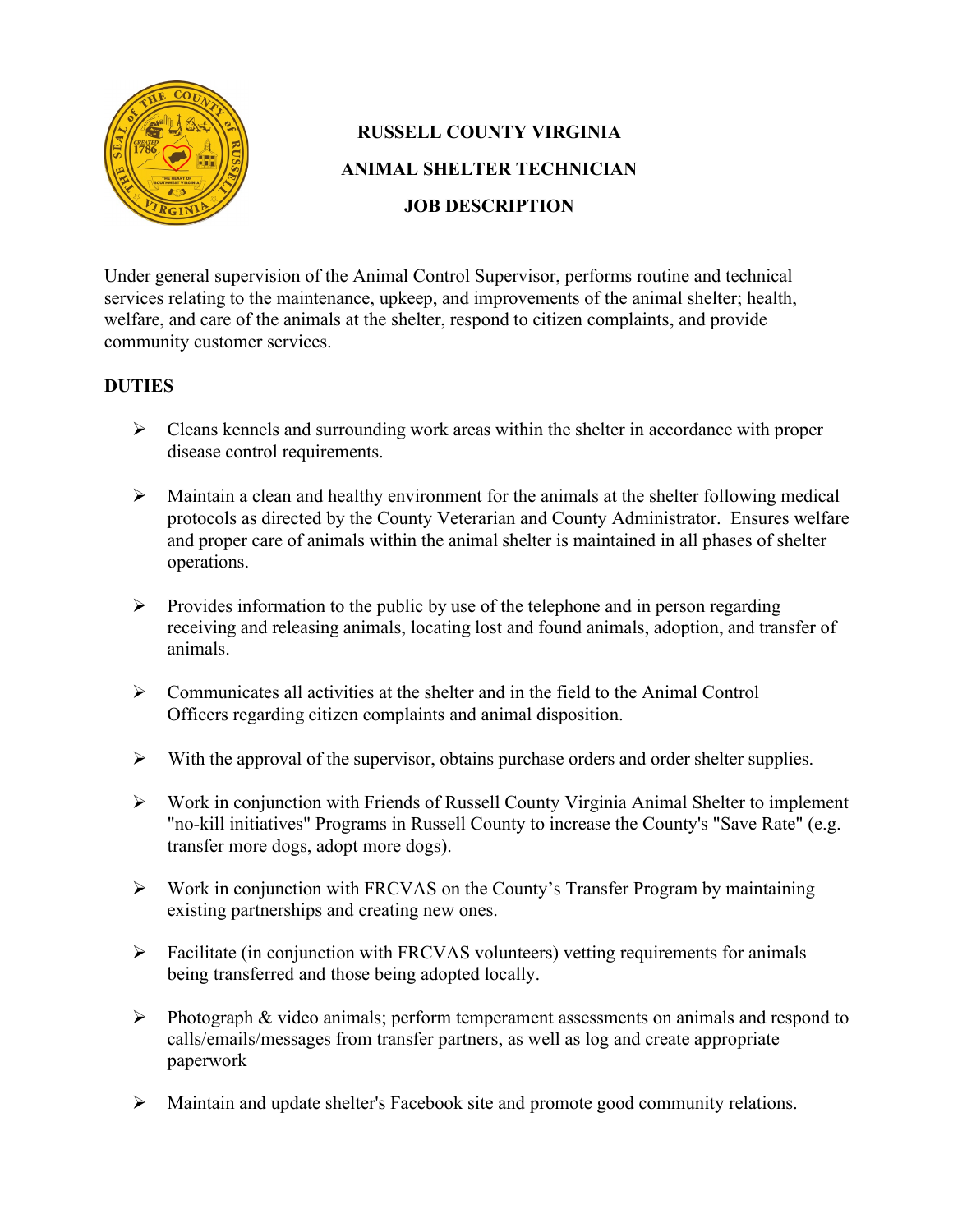- $\triangleright$  Assist in matching adopter with appropriate animals; ensure adopted dogs are spayed and neutered within 30 days (if not done prior to release of animal once adoption fee is begun).
- $\triangleright$  Performs other duties as assigned.

## **MINIMUM QUALIFICATIONS**

#### Education and Experience

- Graduation from high school and twelve  $(12)$  months experience working with animals or in a field closely related to these duties, OR an equivalent combination of education and experience.
- -- Must have a valid Driver License; must be bondable.
- -- Must reside within the boundaries of County within one (1) year of appointment.

### Necessary Knowledge, Skills and Abilities

- -- Knowledge of laws and regulations of Federal, State, and County that are applicable to the animal control program; proper cleaning techniques for kennels; animal behavior and handling techniques; first aid for injured, sick or possibly contagious animals; animal nutrition; maintenance of equipment used in animal handling and shelter operation; animal segregation, isolation and handling; filing systems and computer terminal operations.
- -- Ability to relate both verbally and in written form to members of the public and the County; ability to work directly with emotional people; ability to confidently handle aggressive, vicious, or dangerous animals.

### **TOOLS & EQUIPMENT USED**

Animal Shelter vehicle, animal equipment, first aid equipment and personal computer.

### **PHYSICAL DEMANDS**

The physical demands described here are representative of those that must be met by an employee to successfully perform the essential functions of this job. Reasonable accommodations may be made to enable individuals with disabilities to perform the essential functions.

- -- While performing the duties of this job, the employee is frequently required to sit, stand, walk, talk, and hear. The employee is occasionally required to use hands to finger, handle, or operate objects, controls, or tools listed above; reach with hands and arms; climb or balance; stoop, kneel, crouch, or crawl; and taste or smell.
- -- The employee must occasionally lift and/or move more than 50 pounds. Specific vision abilities required by this job include close vision, distance vision, color vision, peripheral vision, and the ability to adjust focus.